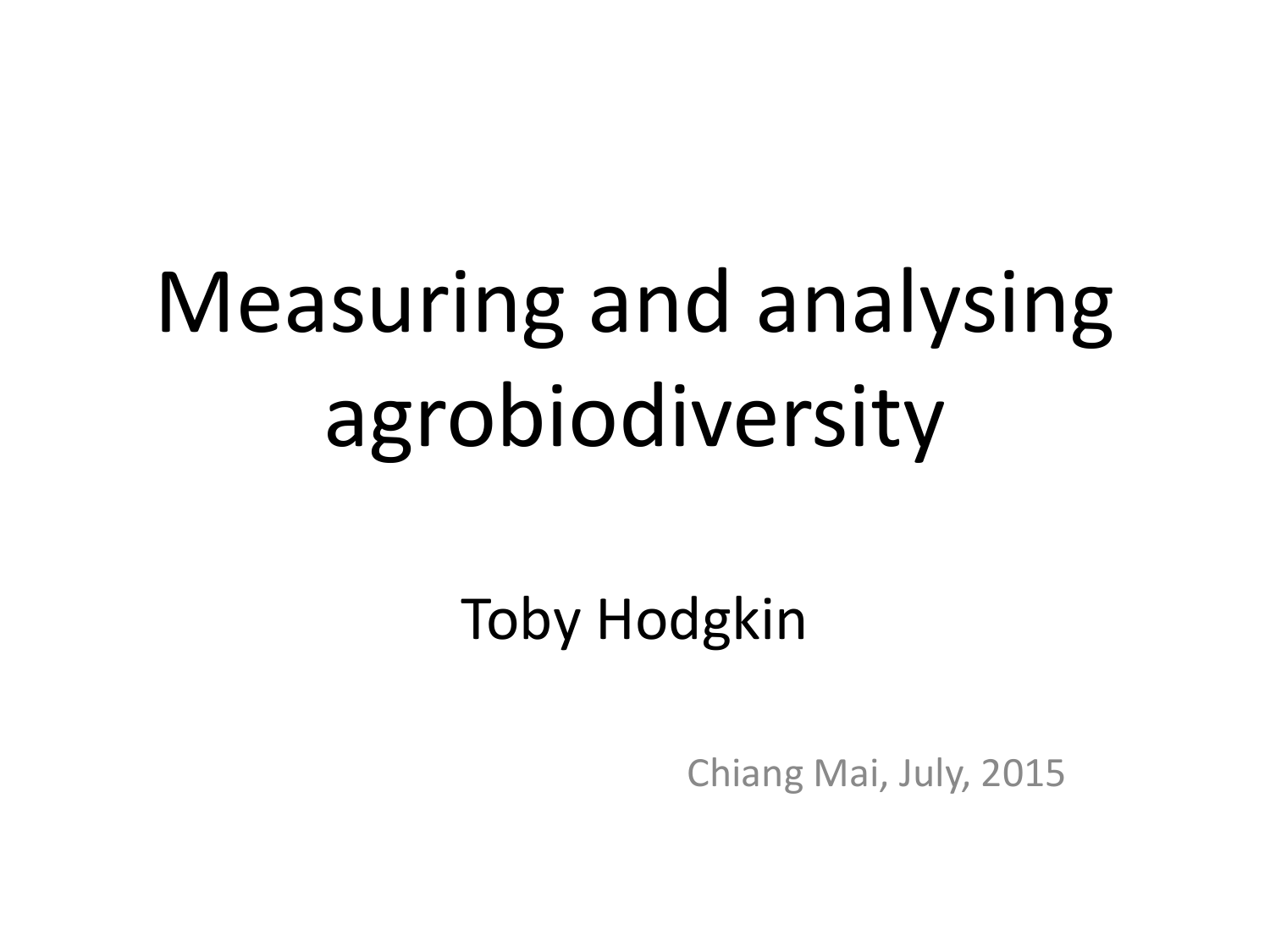Why quantify extent and distribution of agrobiodiversity?

• Conservation

 $\triangleright$ In situ  $\triangleright$  Ex situ

• Use

Ecosystem function

 $\triangleright$  Resilience and adaptation

Livelihoods and income

 $\triangleright$  Production and productivity

• **Land use decisions**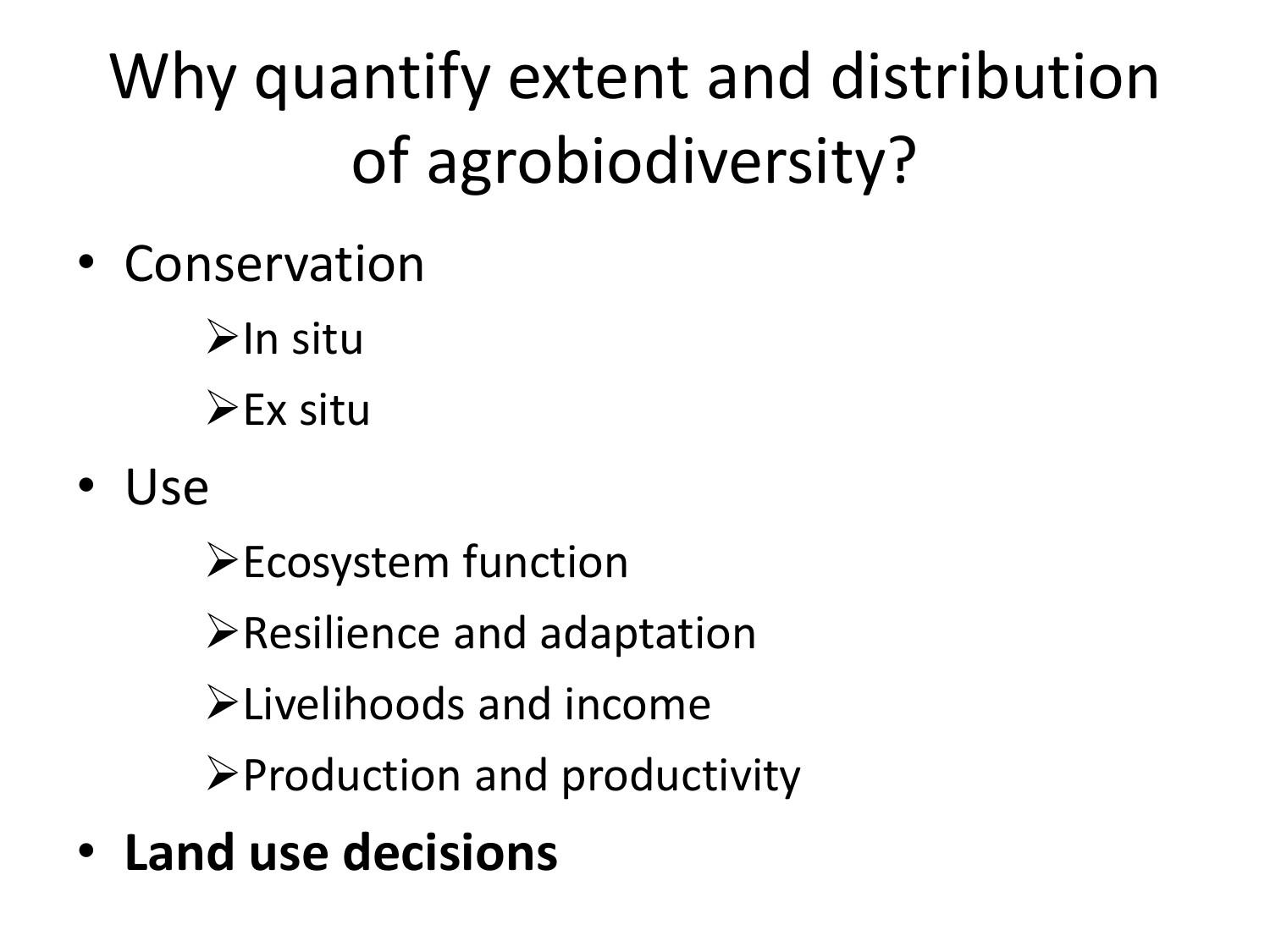What land use decisions are relevant to the extent and distribution of agrobiodiversity?

- Change from one land use to another
- Ownership
- Water management e.g. drainage, irrigation
- Field size and location
- Agronomic practices (tillage, inputs)

Can these be placed along a sharing – sparing trajectory? What data do we have relevant to this question?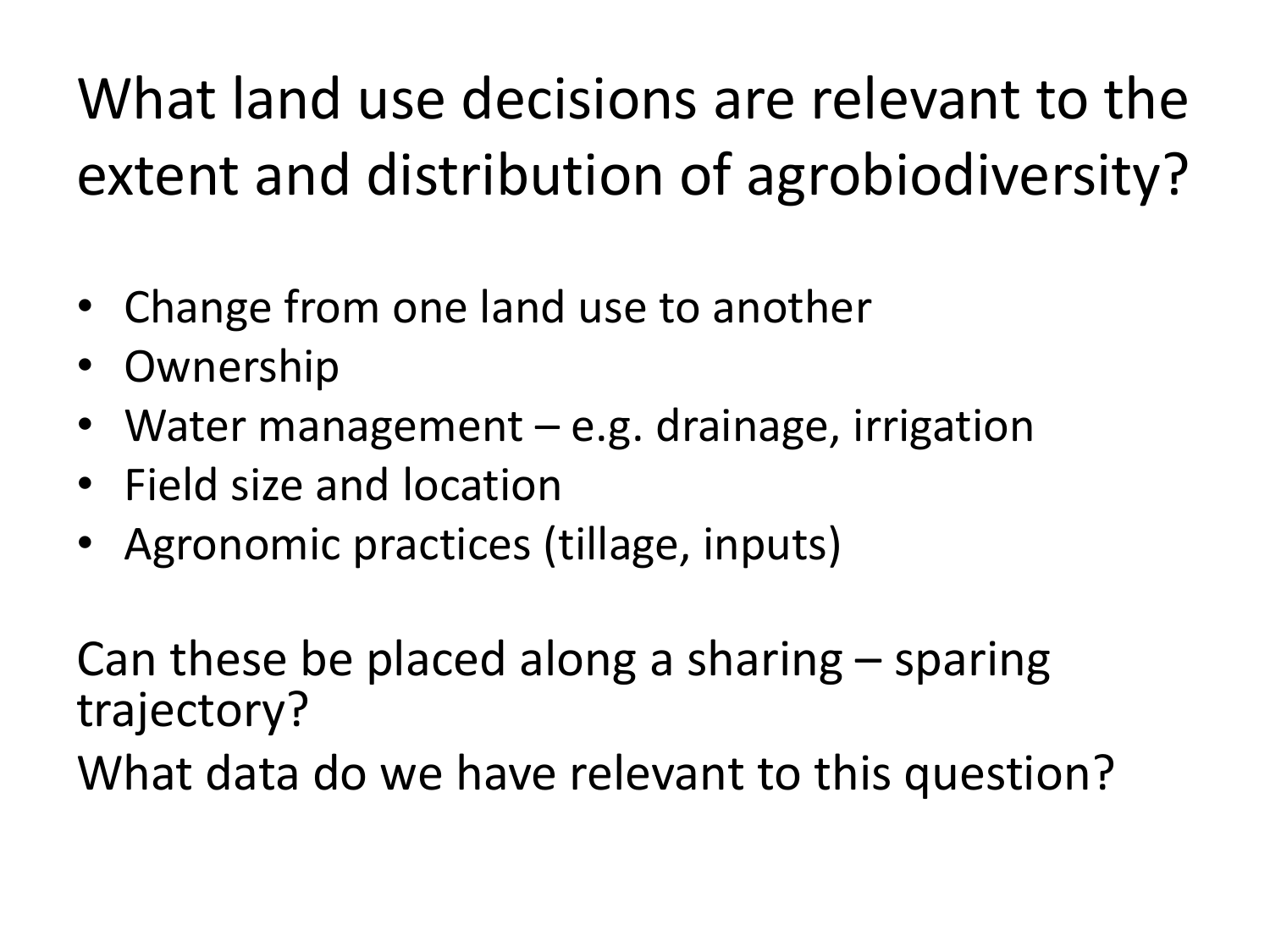#### **Diversity Indices: A means to compare amounts and distribution of diversity across sites, time, crops, breeds**

#### The concepts of richness and evenness

**Farm A Farm B**



**Different varieties/ breeds (v)**

**Area planted**

Richness = 9 (local varieties): A=B Evenness (less dominance): A>B

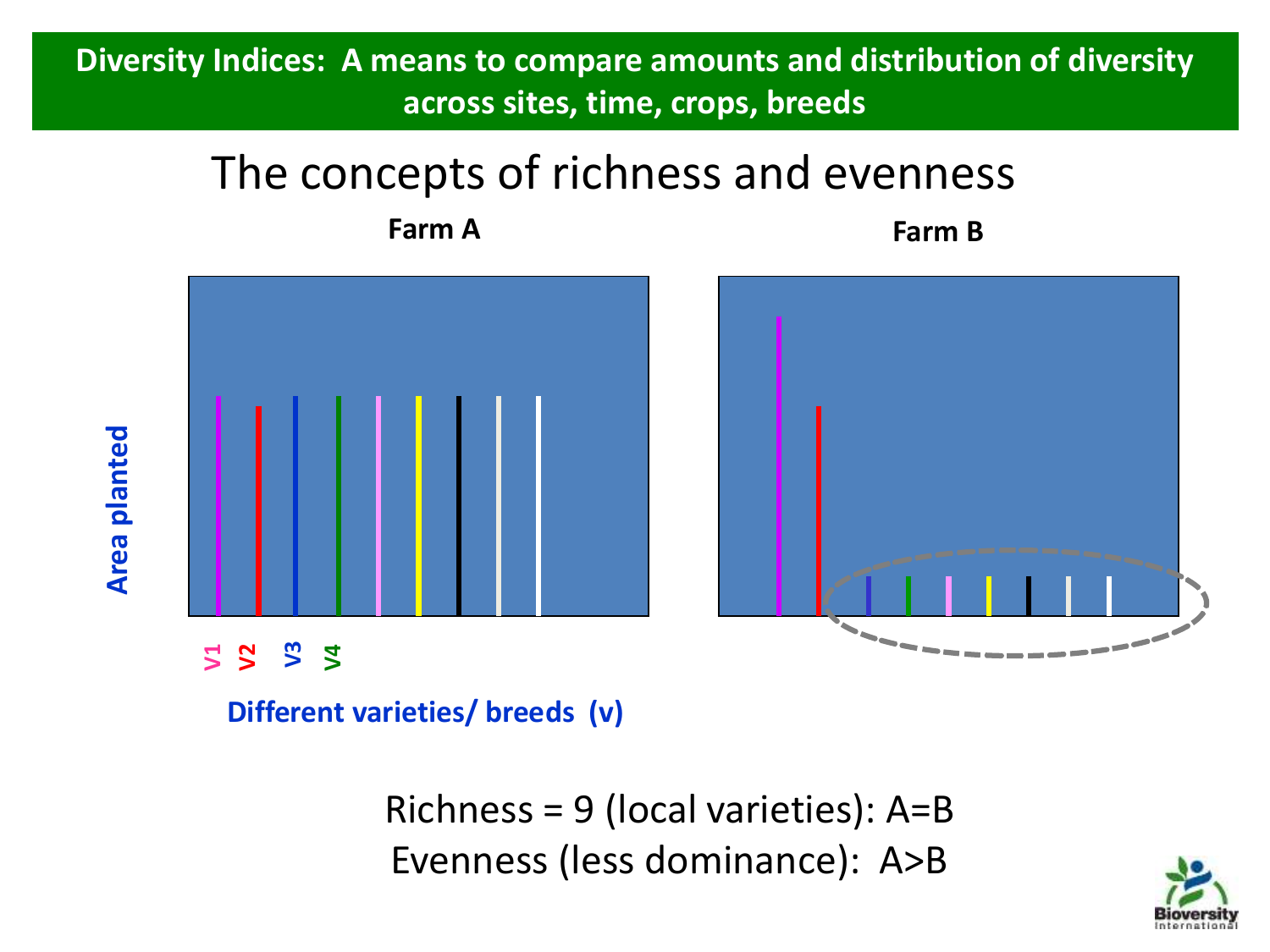# Partitioning diversity

- Global
- Community
- Farmer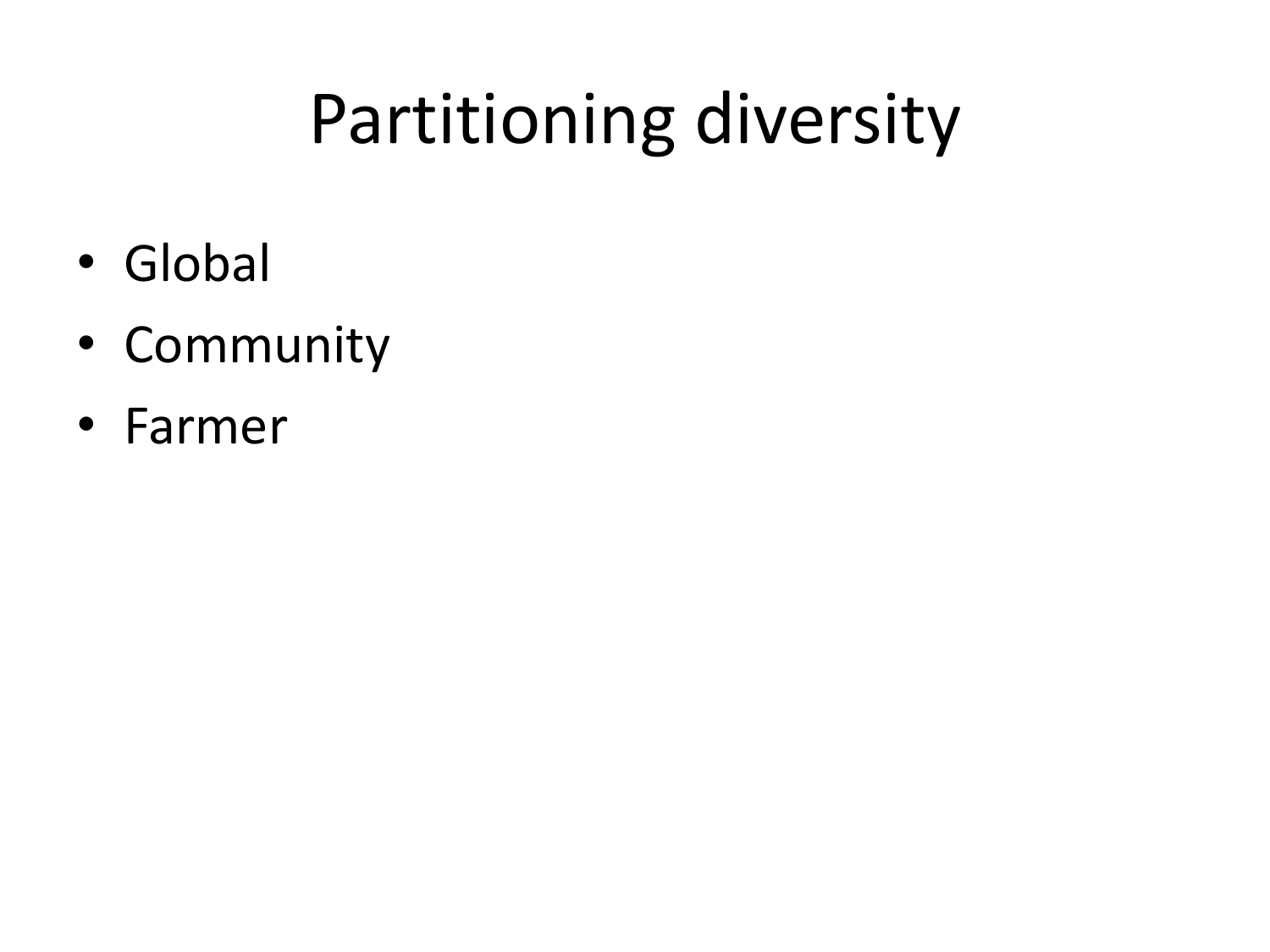# Agrobiodiversity components

- Production sources or elements
- Useful wild plant and animal species
- Crops and varieties
- Animal (livestock) species and breeds
- Useful wild plant and animal species
- Perceived diversity (from SER study)
- Others……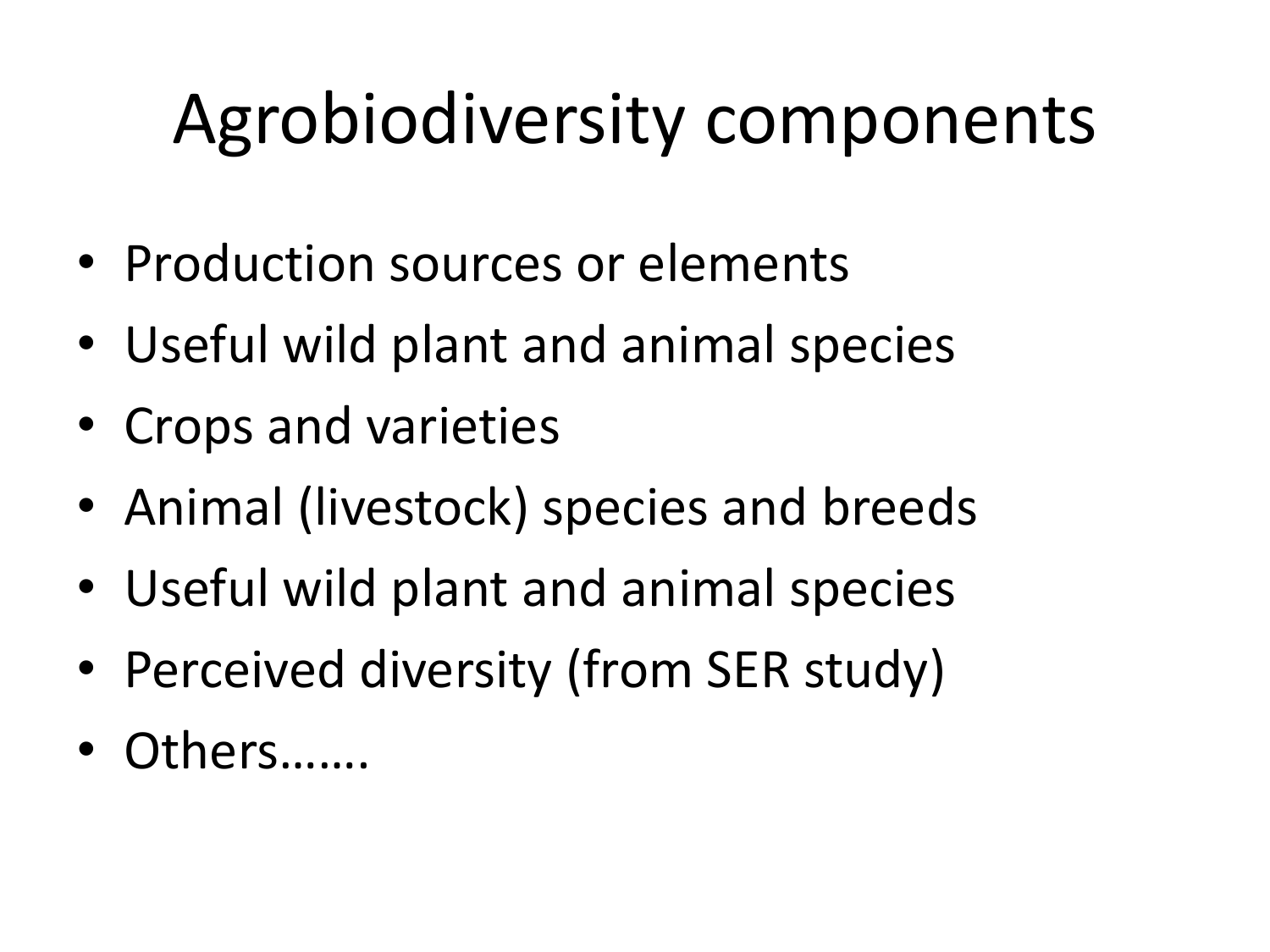### Production sources or types

- Field (irrigated, non-irrigated, permanent shifting)
- Pasture
- Animal yard
- Home garden
- Orchard
- Agroforest
- Bee keeping
- Fish (pond, lake, river)
- Forest
- Wetland
- Others (what?).....

Can be analysed by household (access/use) and spatially (landscape dimensions)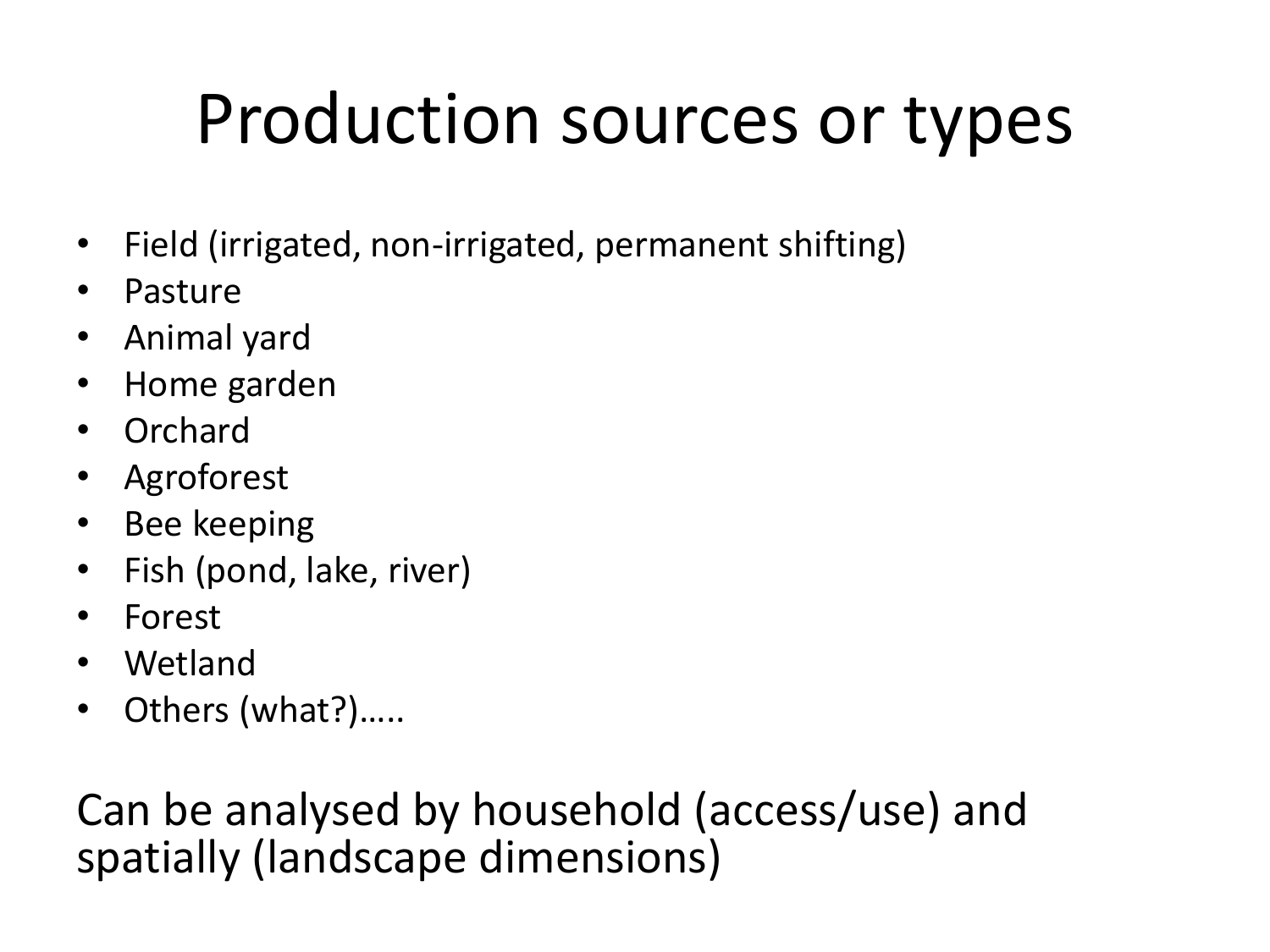### Useful wild plant and animal species

Here the classification will be different. What might be useful? What has been recorded?

- Species name
- Taxonomy (Kingdom, phylum, genera)
- Function (food, medicine, building, culture)
- Status (common, rare)
- Occurrence (forest, meadow, field margin etc)
- Part used (leaf, stem, root etc.)
- User (male, female, adult, child)
- Management practices and traditional knowledge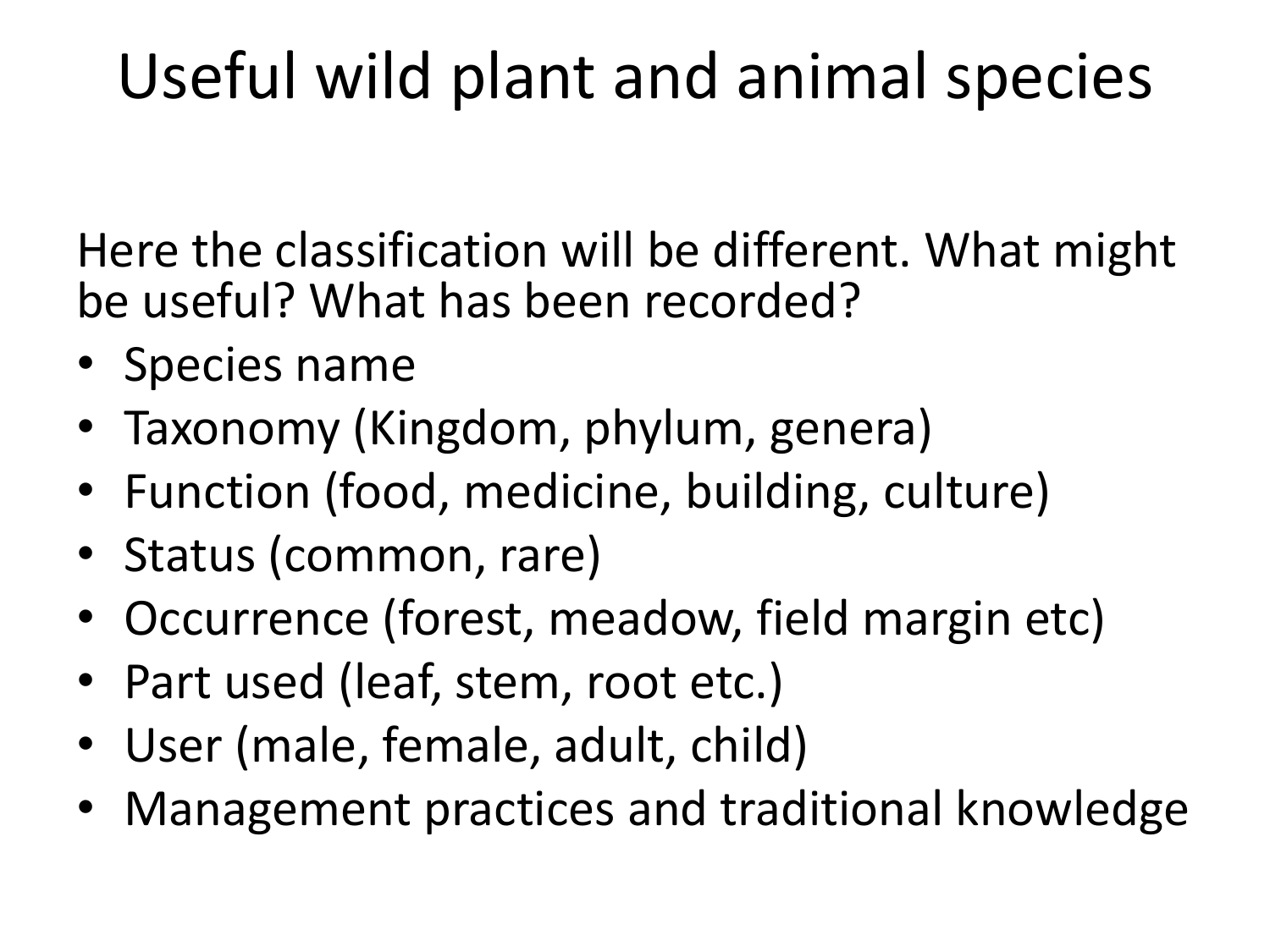# Crops

Best to start by treating each crop separately.

- Part used (root, leaf, seed)
- Useage (staple, vegetable, spice, fruit)
- Breeding system (self or out-pollinated, clonal)
- Seed source
- **Number of varieties (richness)**
- **Proportion of area on which each is grown (evenness)**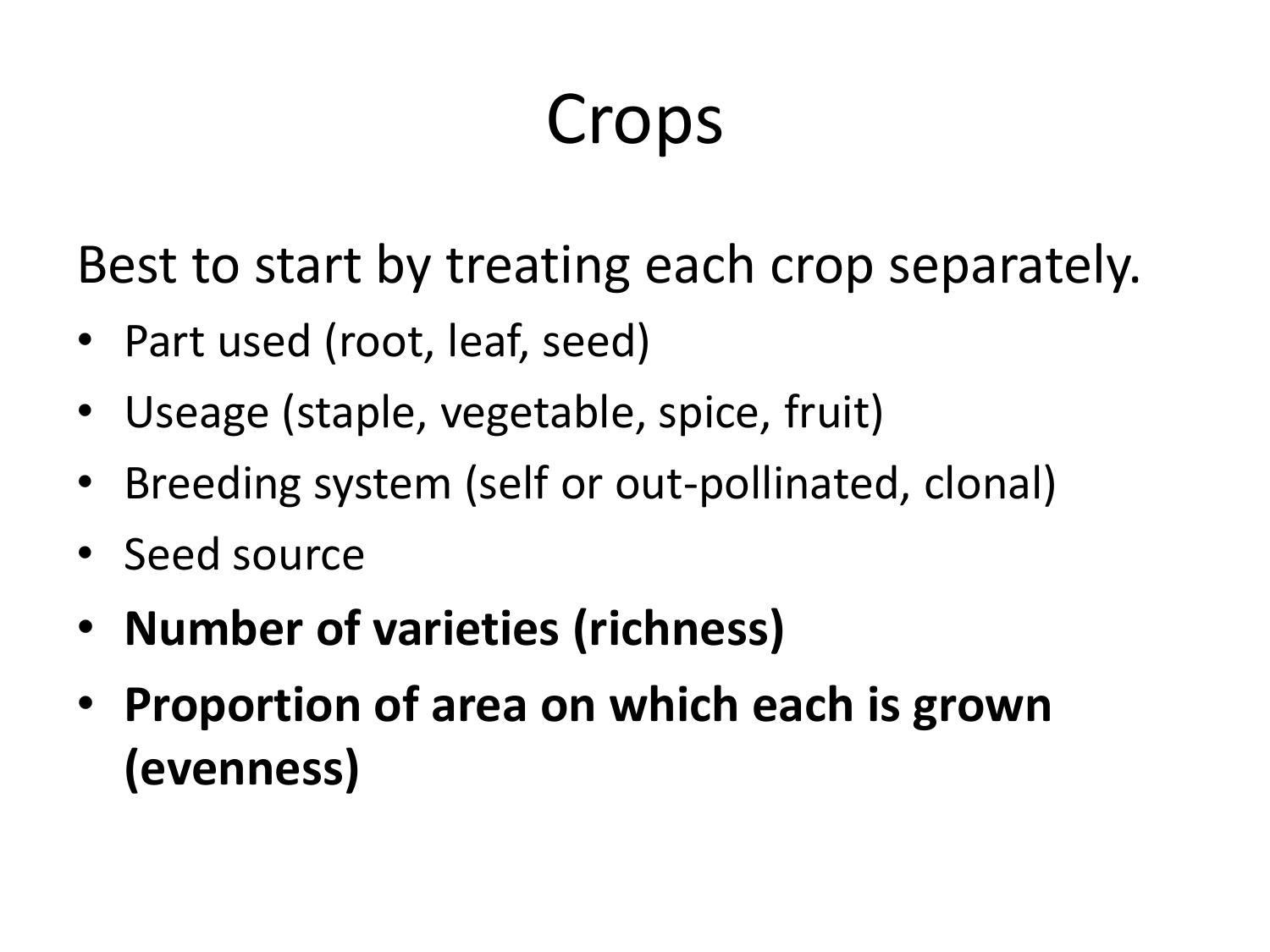# Animals

- Species
- Useage
- Management practices (transhumance, staic, intensive)
- Number of breeds (richness)
- Breed evenness (1- the sum of the square of the percent frequency of each breed)
- Population size
- **Effective population size** (Ne)

Ne=4 (NmNf/Nm+Nf)

where Nm is number of males and Nf is number of females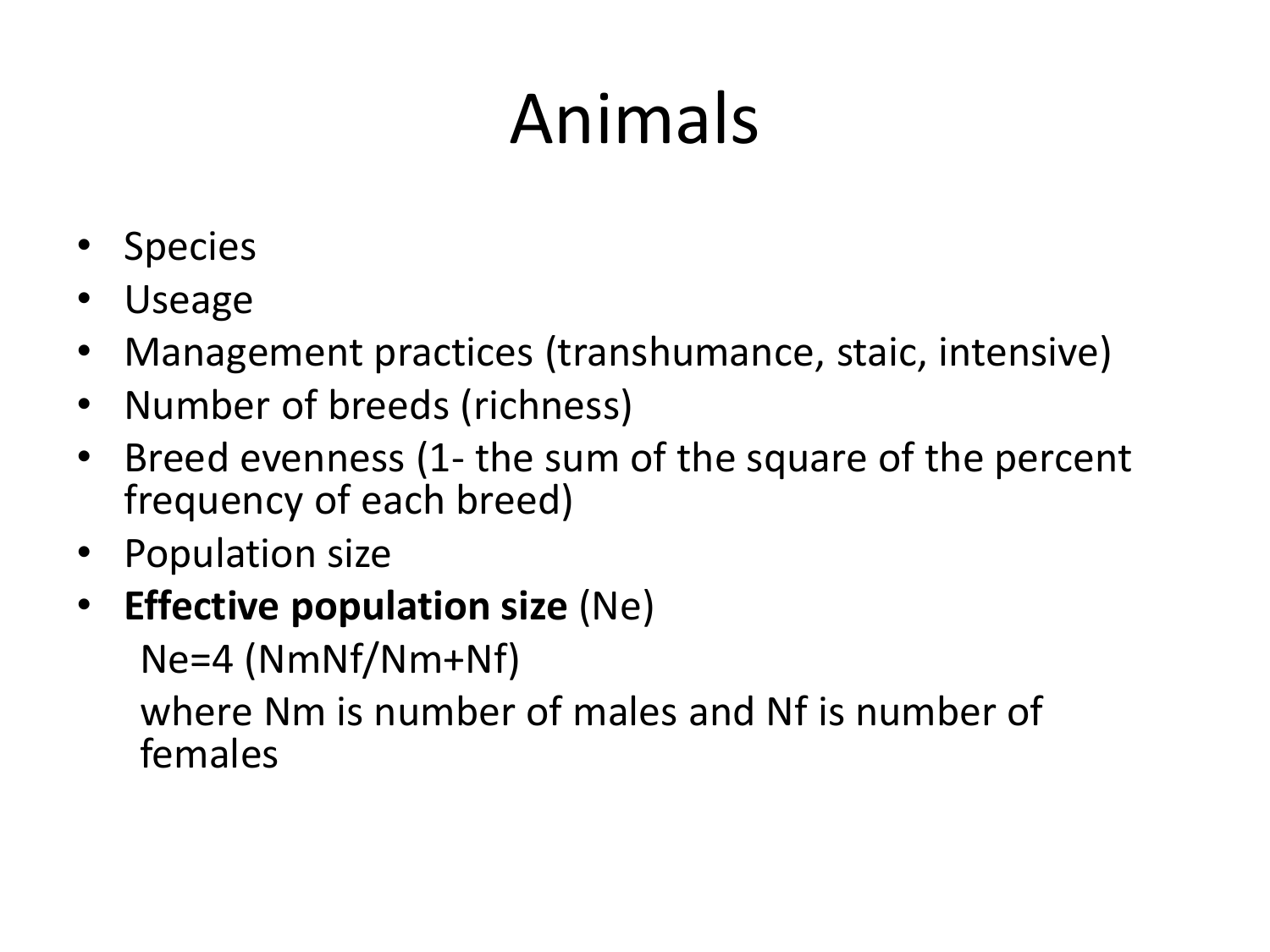### Evenness of common bean varieties in Sri Lanka



**Total Area(ha) Total Area(ha)**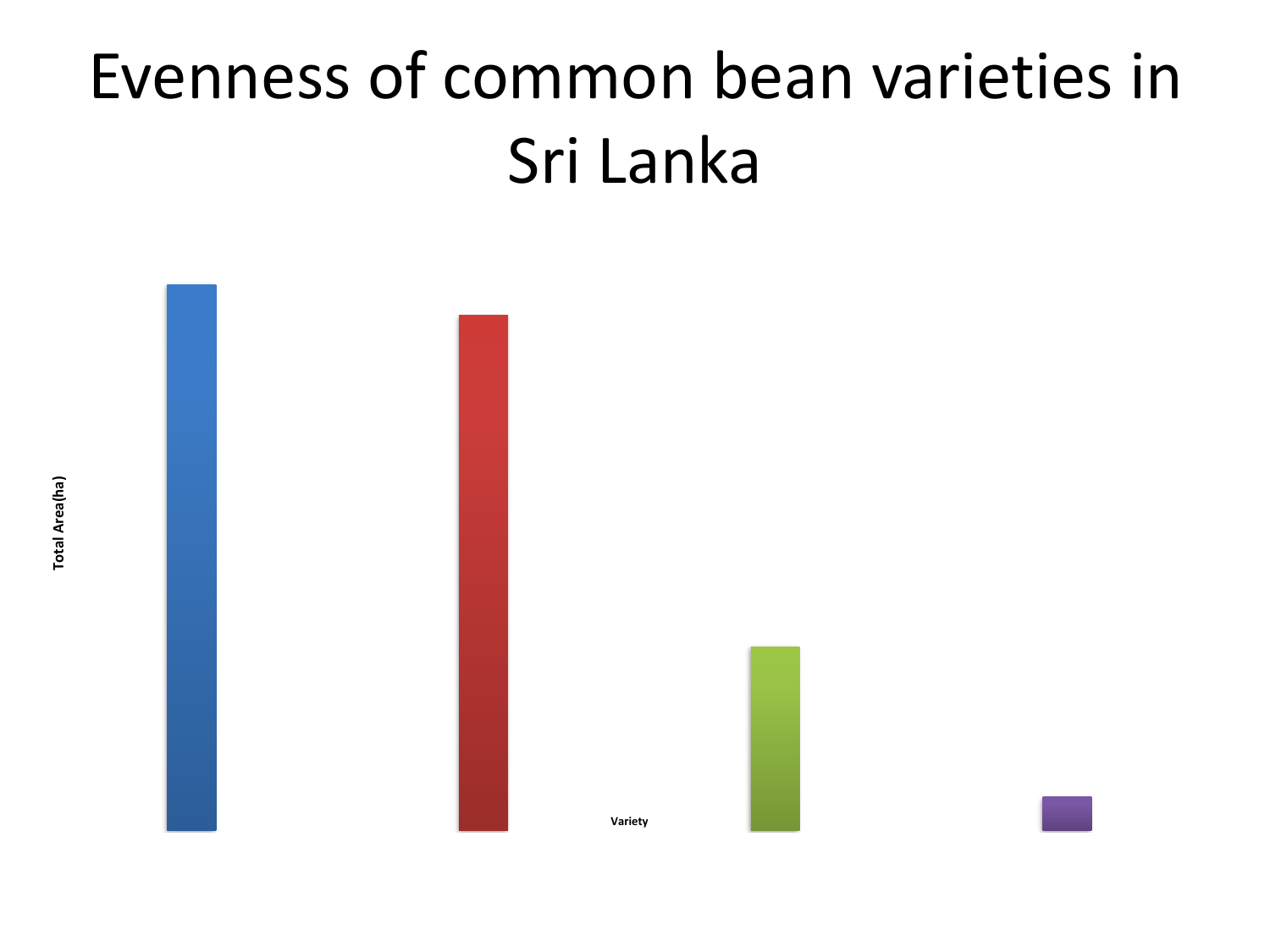**Analytical framework for Agrobiodiversity Indicators (developed with the GEF Secretariat)** 

*Figures to be measured at project start, mid-term evaluation, and at final evaluation.*

**(1) Area coverage of traditional crop varieties and animal breeds (in hectares)**

**(2) Richness (number of) traditional crop varieties and animal breeds**

**(3) Evenness (relative areas/population size of) crop varieties and animal breeds**

**(x) Effective population size – Animals only**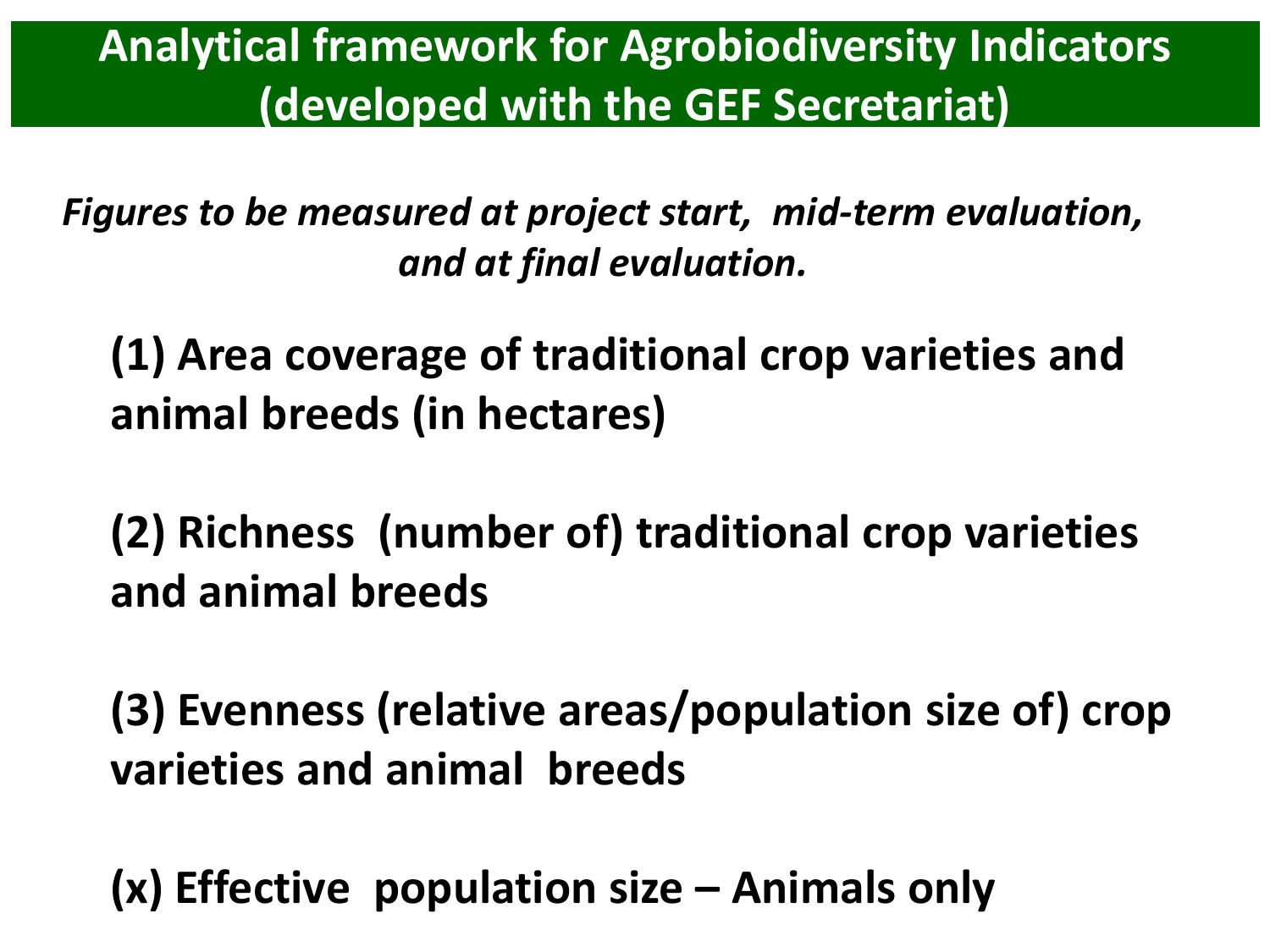#### An example of richness and evenness

| Farm                    | Area (ha)    | <b>Modern</b><br>varieties<br>growing<br>these farms | <b>Proportion</b> of<br>with<br>farm<br>on trad. varieties | <b>Variety A</b> | Var B    | Var C        | Var D             | Var E     | Number of<br>varieties by<br>farm<br>(RICHNESS) | H (Simpson)<br>(EVENESS) |
|-------------------------|--------------|------------------------------------------------------|------------------------------------------------------------|------------------|----------|--------------|-------------------|-----------|-------------------------------------------------|--------------------------|
| $\mathbf{1}$            | 10           | <b>XXX</b>                                           | 0.5                                                        | $\mathbf{1}$     | $\bf{0}$ | $\bf{0}$     | $\bf{0}$          | $\bf{0}$  | $\mathbf{1}$                                    | $\bf{0}$                 |
| $\overline{2}$          | $\bf 8$      | xxx, yyy                                             | 0.2                                                        | 0.2              | $0.8\,$  | $\bf{0}$     | $\bf{0}$          | $\pmb{0}$ | $\overline{2}$                                  | 0.32                     |
| 3 <sup>1</sup>          | 8            | <b>XXX</b>                                           | 0.3                                                        | $\bf{0}$         | $\bf{0}$ | $\mathbf{1}$ | $\bf{0}$          | $\bf{0}$  | $\mathbf{1}$                                    | $\bf{0}$                 |
| $\overline{\mathbf{4}}$ | 6            | <b>ZZZ</b>                                           | 0.4                                                        | $\mathbf{1}$     | $\bf{0}$ | $\bf{0}$     | $\bf{0}$          | $\bf{0}$  | $\mathbf{1}$                                    | $\bf{0}$                 |
| $5\phantom{.0}$         | $\sqrt{5}$   | <b>XXX</b>                                           | 0.3                                                        | $\pmb{0}$        | $\bf{0}$ | $\bf{0}$     | $\mathbf{1}$      | $\pmb{0}$ | $\mathbf{1}$                                    | $\bf{0}$                 |
| 6                       | $\mathbf{3}$ | <b>None</b>                                          | $\mathbf{1}$                                               | 0.2              | 0.2      | 0.2          | 0.2               | 0.2       | 5                                               | $0.8\,$                  |
| $\overline{7}$          | $\mathbf{3}$ | <b>None</b>                                          | $\mathbf{1}$                                               | $\bf{0}$         | 0.5      | 0.3          | 0.1               | 0.1       | $\overline{\mathbf{4}}$                         | 0.64                     |
| 11                      | $\mathbf{3}$ | <b>XXX</b>                                           | 0.7                                                        | $\bf{0}$         | $\bf{0}$ | $\bf{0}$     | 0.5               | 0.5       | $\overline{2}$                                  | 0.5                      |
| Average                 | 5.75         | $\mathbf{1}$                                         | 0.55                                                       | 0.3              | 0.1875   | 0.1875       | 0.225             | 0.1       | 2.1                                             | 0.28                     |
| <b>Total</b>            | 46           | $\overline{\mathbf{3}}$                              |                                                            | <b>Simpson</b>   | 0.779    |              | <b>Divergence</b> | 0.64      |                                                 |                          |

**Computing the partition of variation in this example: H**<sub>**T</sub> = 1 ·**  $(0.3)^2$  **·**  $(0.1875)^2$  **·**  $(0.1875)^2$  **·**  $(0.225)^2$  **·**  $(0.1)^2$  **= 0.78</sub>** 

**The Divergence or % of variation between farms = (0.78 – 0.28) / 0.78 = 64%**

**A log transform may be desirable when plotting relationships between richness and evenness**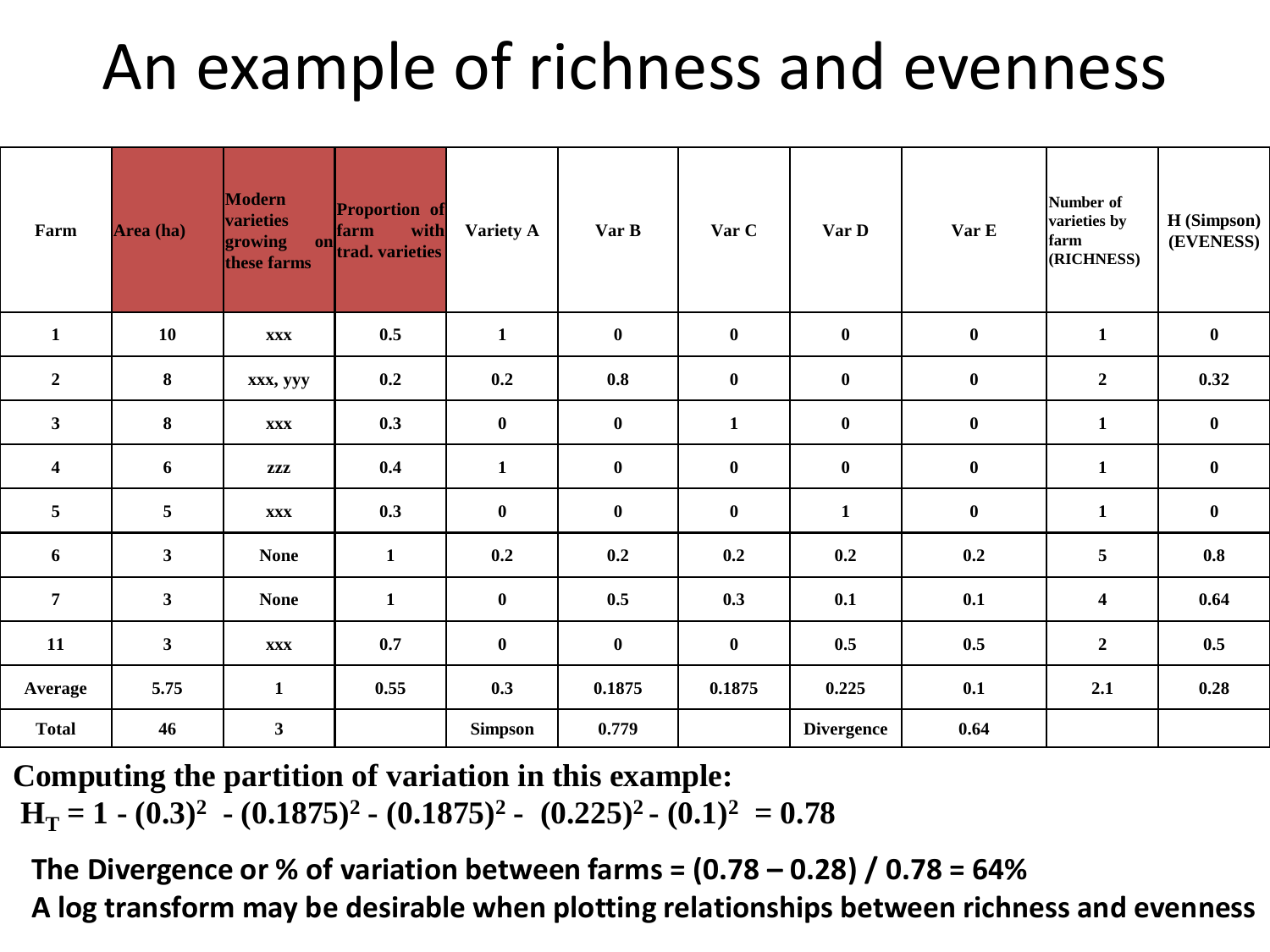### What can the analysis of richness and evenness tell us?

- The amount of diversity in a system
- Patterns of species or variety distribution
- Species or varieties at risk
- The extent to which individual farmers do their own thing (divergence)

We can link richness and evenness to other characteristics and find out more.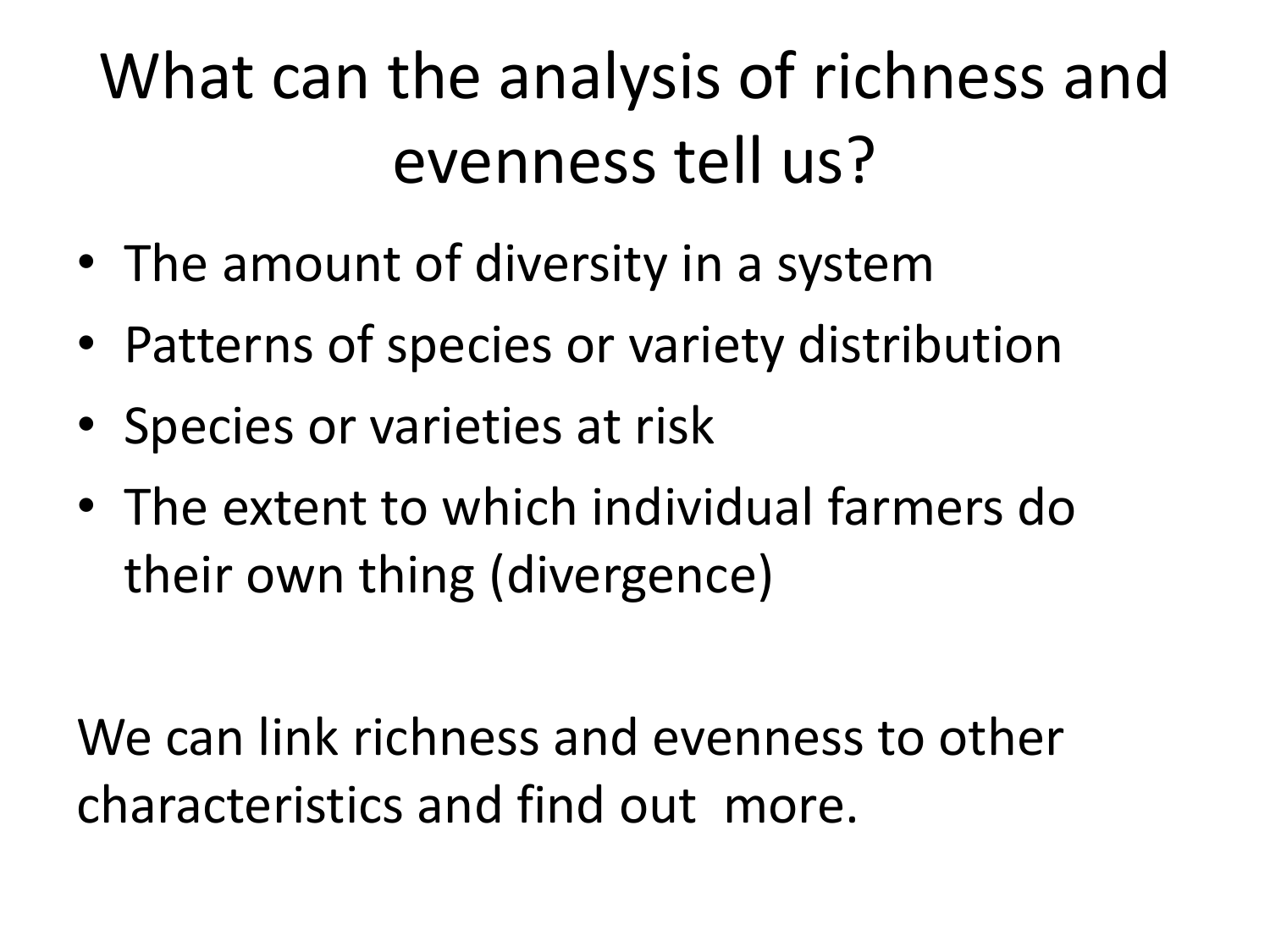#### Landrace richness and evenness at the farm level



• -LN(1-Farm evenness)

• Black circle = staples

• Gray circle = pulses, vegetables, etc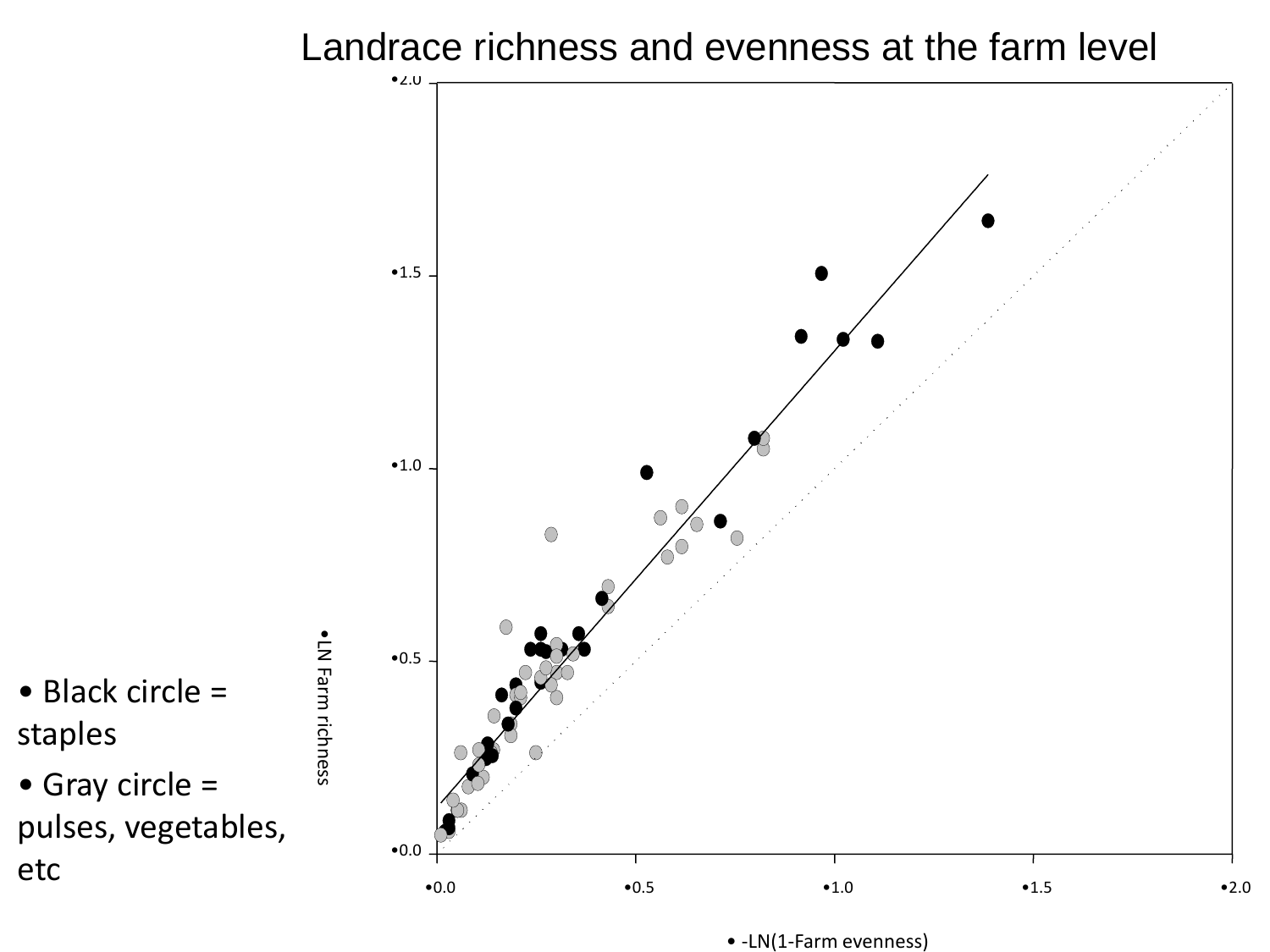#### Landrace richness and evenness at the community level



· LN Community richness LN Community richness

• - LN[1-Community evenness]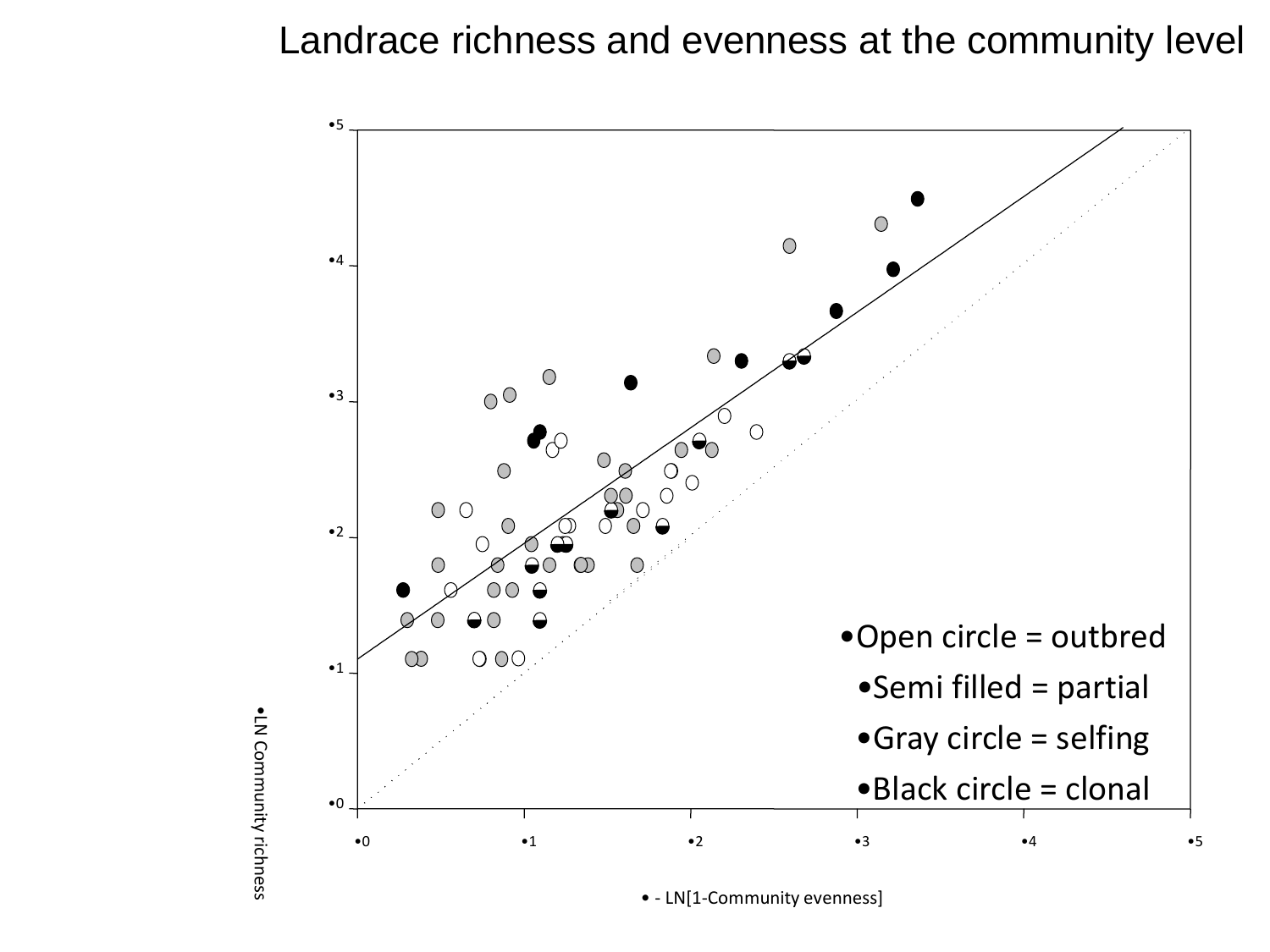#### Relationship between farm area and divergence- plot one line the field crops

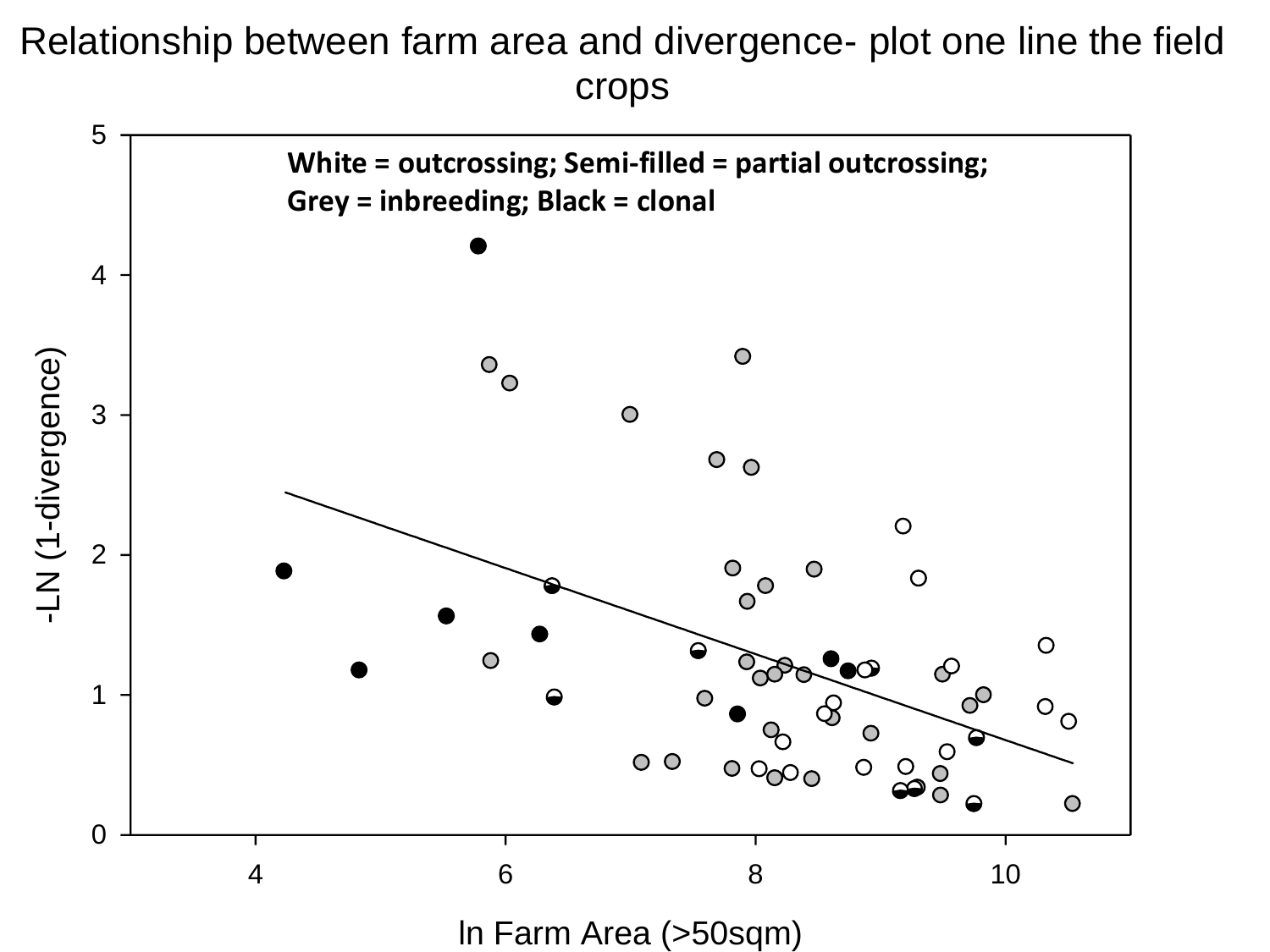#### **Rare vs. Common -- Rice varieties grown in Kaski, Nepal**



*Rana et al., 2000*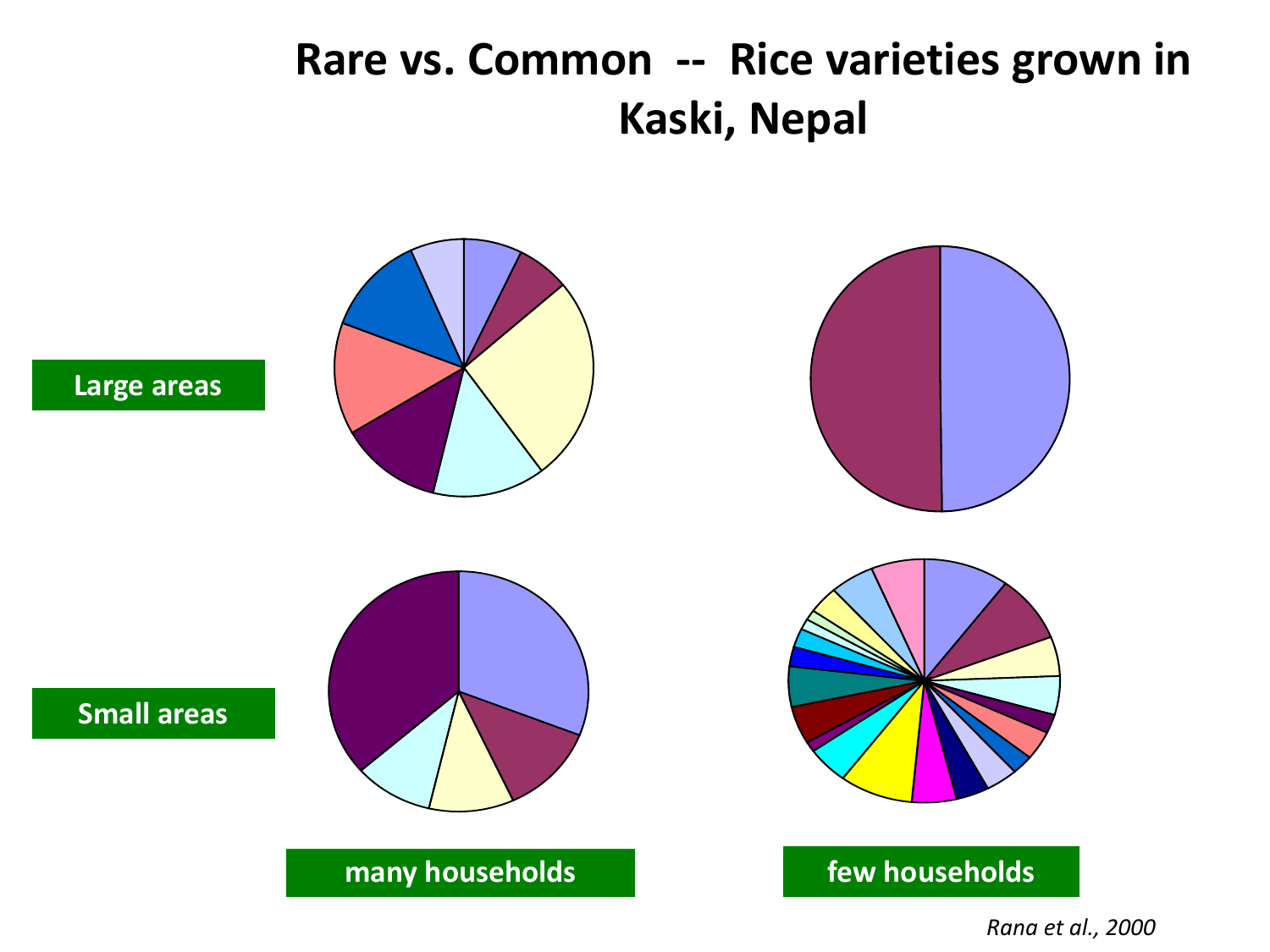#### **Seed maintenance and exchange**

| <b>Country and</b><br>crop     | <b>Self saved</b> | <b>Exchange</b> | <b>Local market</b> | <b>Formal sector</b> |
|--------------------------------|-------------------|-----------------|---------------------|----------------------|
| Nepal - rice                   | 44                | 54              | $\overline{0}$      | $\overline{2}$       |
| Yucatan - maize   54           |                   | 44              | n.d.                | 17                   |
| Morocco $-$ local $ $<br>wheat | 76                | 6               | 18                  | $\overline{0}$       |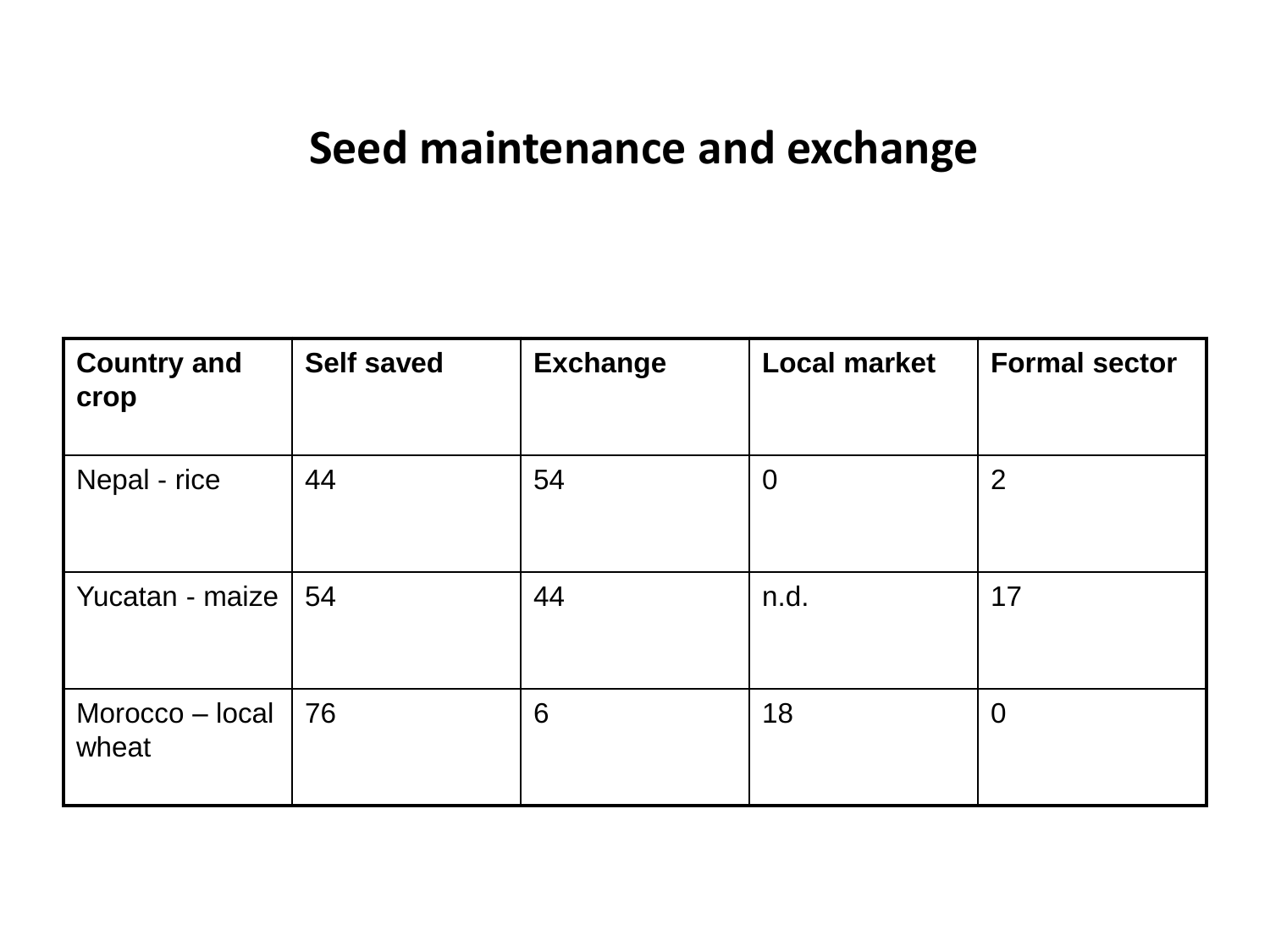#### Relationships Richness/disease Maize from Sichuan